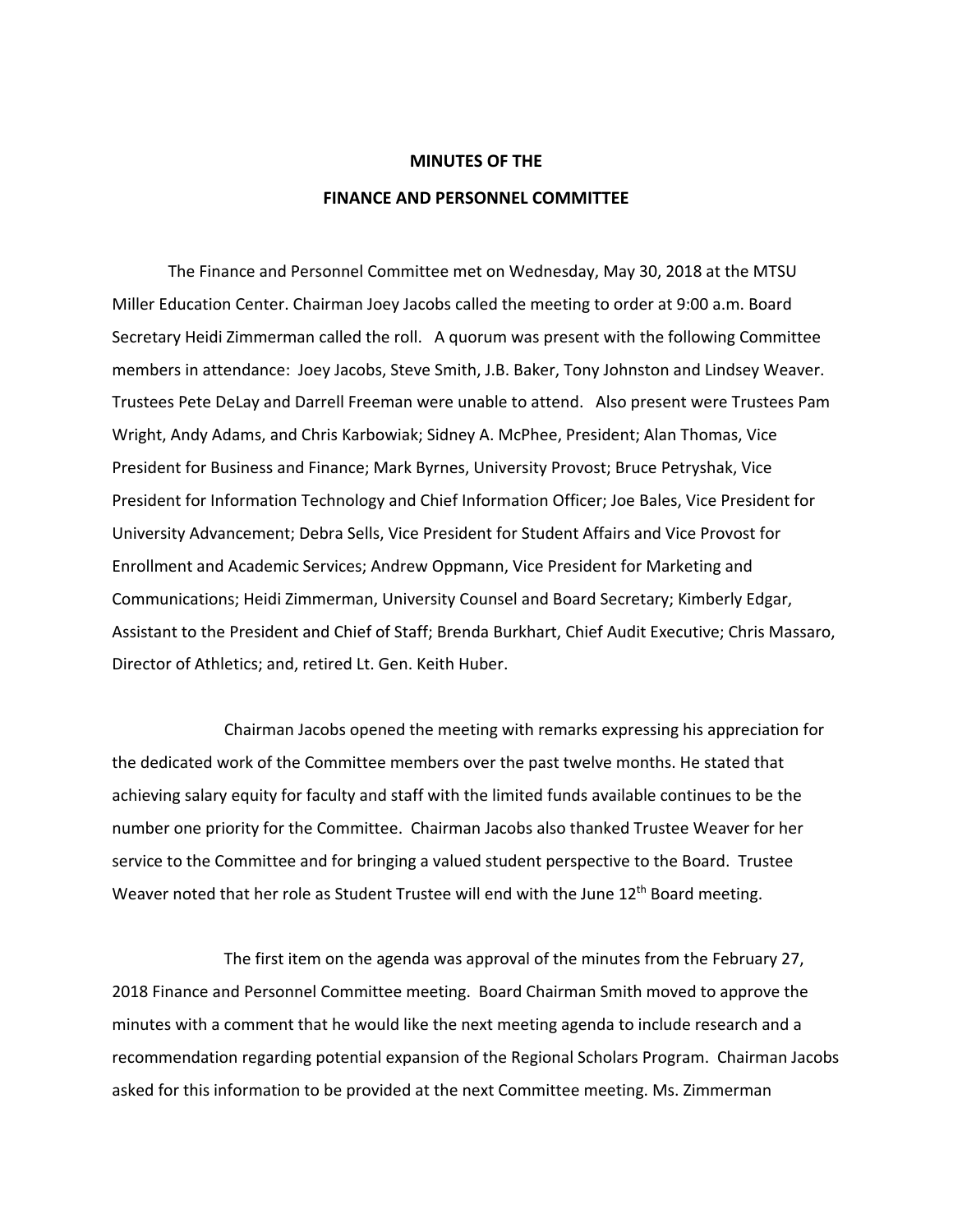indicated that a motion had been made and a second was needed to complete the vote. Trustee Baker seconded the motion. A voice vote was taken and the motion to approve the minutes from the January 25, 2018 Finance and Personnel Committee meeting carried.

The second item on the agenda was a recommendation for approval of policies related to the July 1 severance of MTSU from the Tennessee Boards of Regents in the areas of procurement and capital management. Mr. Thomas explained that approval for severance was granted by THEC at the May 17, 2018 meeting, so policies must be put in place to address the responsibilities being assumed by MTSU for those areas. Copies of the following policies recommended for Board approval were included in the meeting materials:

- 620 Campus Master Plan
- 622 Acquisition and Disposal of Real Property

Mr. Thomas gave a brief overview of each policy and noted that both policies align with the current State Building Commission policies. Ms. Zimmerman stated that three related policies were also being presented to the Committee with a recommendation for delegation of approval by the President:

- 621 Facilities and Design
- 623 Lease Standards
- 631 Procurement and Contract Standards

Chairman Jacobs asked for a motion to approve Policies 620 - Campus Master Plan and 622 - Acquisition and Disposal of Real Property and for delegation of approval by the President for the three related policies. The motion was made by Trustee Johnston and seconded by Trustee Baker. A voice vote was taken and the motion carried.

 The third item on the agenda concerned a recommendation for approval of the 2019-20 Capital Outlay Project Request for the construction of the School of Concrete and Construction Management (SCCM) Building. Mr. Thomas asked Bill Waits, Interim Vice President for Campus Planning, to provide background and discussion on the project request. Mr. Waits remarked on the unique character and distinctive programs offered by the SCCM and noted that the Concrete Industry Management M.B.A. is the only degree of its kind available in the nation. He also informed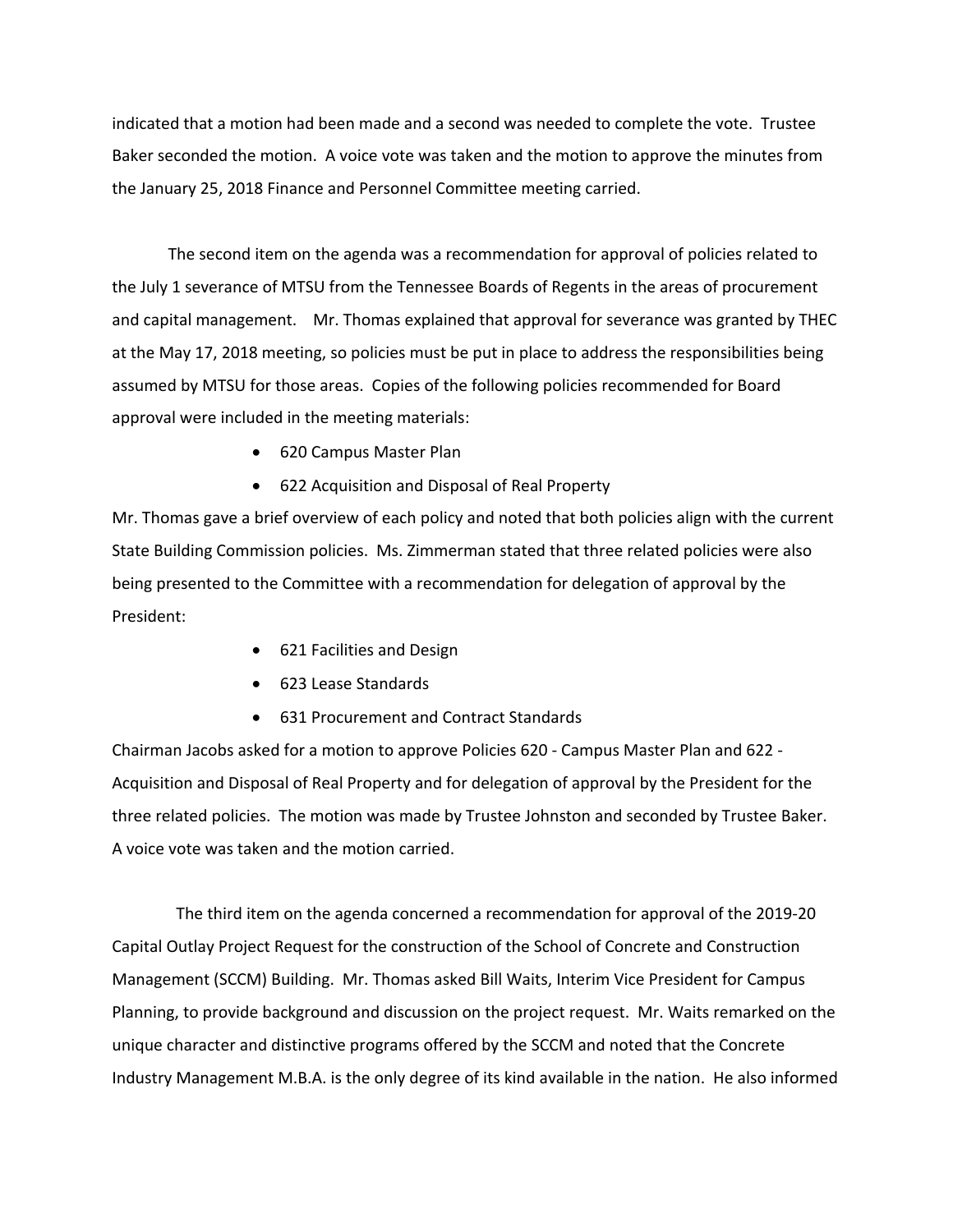the Committee that the meeting materials contained a typographical error stating a 20 % retention rate of alumni in the concrete industry rather than 80%. He explained to the Committee that the 2016 Campus Master Plan documents the need for a new SCCM building as a "highest priority" project. The plan also lists the demolition of the buildings currently occupying the land, Ezell and Abernathy Halls, where this building would be located. He further reported that an upgrade to the Satellite Chiller Plant is needed to support this project and will allow for future growth of the East Quad of the campus. Mr. Waits informed the Committee the total cost of this project is currently identified at \$40.1 million. If the University provides a 15% match on the capital budget submittal, this will equate to \$34.9 million in state funding and \$5.2 million in University funds. Trustee Baker asked for an approximate timeline for completion of the project. Mr. Waits estimated that it would take approximately three years after the budget information is received in November. After much discussion by the Committee regarding funding and support of the program by the industry, Trustee Adams asked how University policy addresses the demolition of a building that was named in honor of an individual. Dr. McPhee responded that families are alerted when a building is scheduled for demolition and we have experienced no opposition using this process in the past. Trustee Wright asked if there are contracts that could create a conflict. Dr. McPhee responded that there are no contracts involved. Chairman Jacobs asked for a motion to approve the Capital Outlay Project Request for the construction of the School of Concrete and Construction Management Building. The motion was made by Trustee Johnston and seconded by Board Chairman Smith. A voice vote was taken and the motion carried. The Committee requested the University look at putting up a plaque in the new building when old named buildings are demolished.

The fourth item on the agenda concerned a recommendation for approval of the 2019-20 Capital Maintenance Request. Joe Whitefield, Assistant Vice President for Facilities Services, presented information on the process for designing capital maintenance projects based on THEC instructions and the amount of maintenance dollars allocated to MTSU. Mr. Whitefield explained that THEC has proposed a \$120 million maintenance pool for higher education. Under the statewide formula, MTSU's percentage of the allocation is 6.8% which translates into \$8.12 million for the University. Project documentation to be submitted to THEC for approval was included in the meeting materials. Also included in the meeting materials was a summary of potential Capital Maintenance project requests for FY 2019-20 thru FY 2023-24. Trustee Baker made a motion to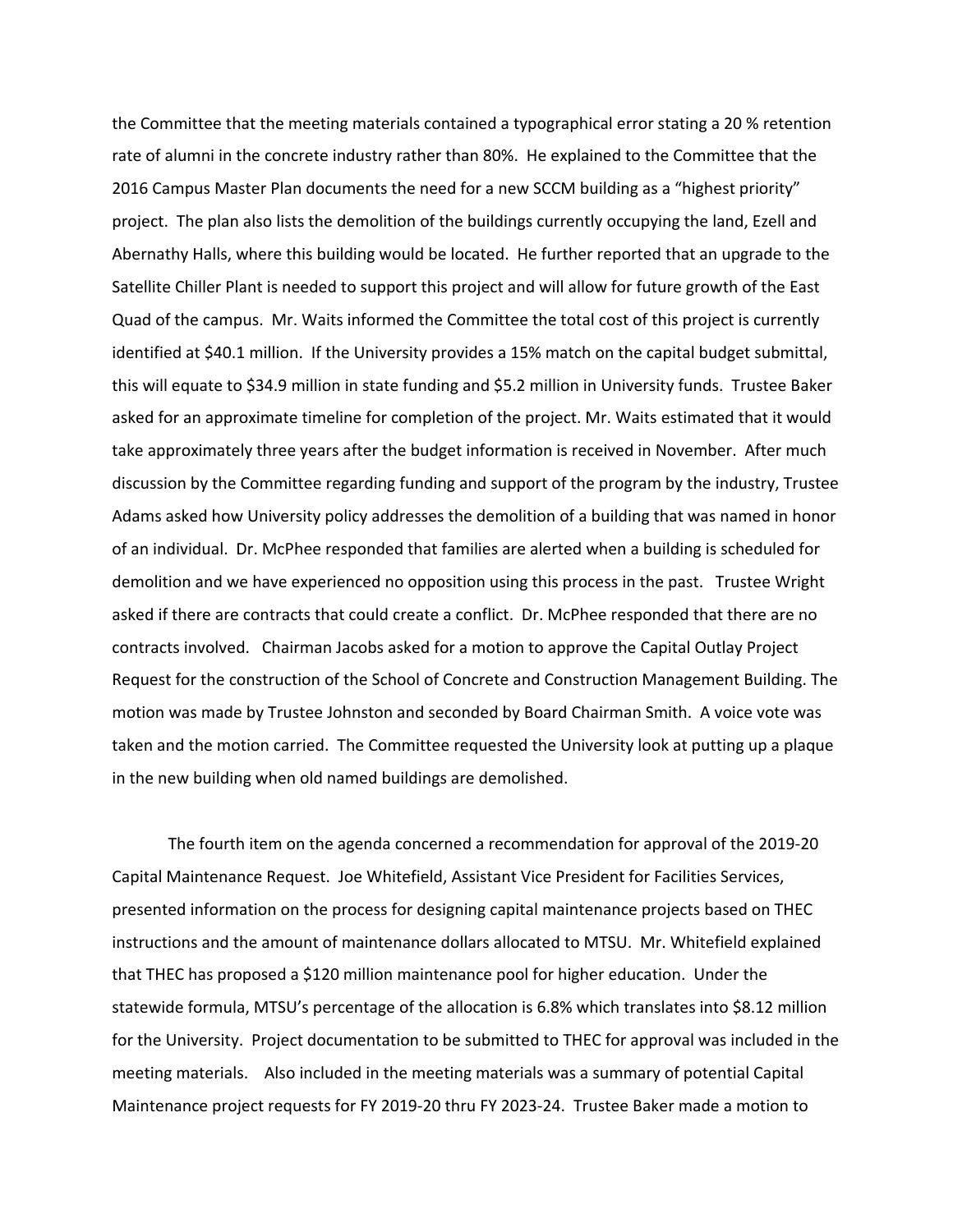approve the submittal, and Board Chairman Smith seconded the motion. A voice vote was taken and the motion carried to approve submittal of the five (5) projects to THEC for 2019-20 capital maintenance funding.

The fifth item on the agenda concerned a recommendation for approval of 2018-19 tuition, fees and housing rates. Mr. Thomas presented information to the Committee on the factors used to calculate the University's financial needs for FY 2018-19. Comparisons of MTSU's historical fee rates to other LGI's and THEC peers were also provided in the meeting materials. Mr. Thomas reported that the budget needs are \$9.9 million and MTSU is receiving \$5.5 million from the state in appropriated funds, therefore creating an unmet need of \$4.4 million. The University is proposing a 2.84% increase in the in-state maintenance fee and out-of-state tuition for both undergraduate and graduate students to cover the additional budget needs. He noted that even though the proposed increase complies with THEC's guidance of 0-3%, justification for the recommended increase will be required at the July 26, 2018 THEC meeting. Trustee Wright asked what the other LGI's are doing in terms of recommended fee increases. Mr. Thomas responded that, with the exception of the University of Memphis, the other Locally Governed Institutions (LGI's) are recommending fee increases between 2.7% and 2.9%. After much discussion regarding the authority given to THEC under the FOCUS Act for mandating the range for tuition increases, Mr. Thomas directed the Committee to the summary of the proposed mandatory and non- mandatory fee increases along with proposed housing fee increases. The combined maintenance fee, in-state maintenance fee and mandatory fees put the increase at 2.88%, which is still within the 0%-3% range set by THEC. Board Chairman Smith made a motion to approve the increase. Trustee Baker seconded the motion. Trustee Baker then asked if we track occupancy rates on our dormitories and apartments. Dr. McPhee responded that we do and are currently at full capacity. Chairman Jacobs asked if the Committee was ready to vote. A voice vote was taken and the motion to approve the recommended 2018-19 tuition, fees and housing rates carried. Board Chairman Smith asked for further discussion regarding the timeline between approval and completion of Capital Maintenance Projects. Mr. Thomas and Mr. Whitefield provided additional information to the Committee on SBC requirements for approval, priority planning and scheduling of projects. Mr. Whitefield also followed up with a schedule of capital maintenance projects over the past  $3 - 4$  years.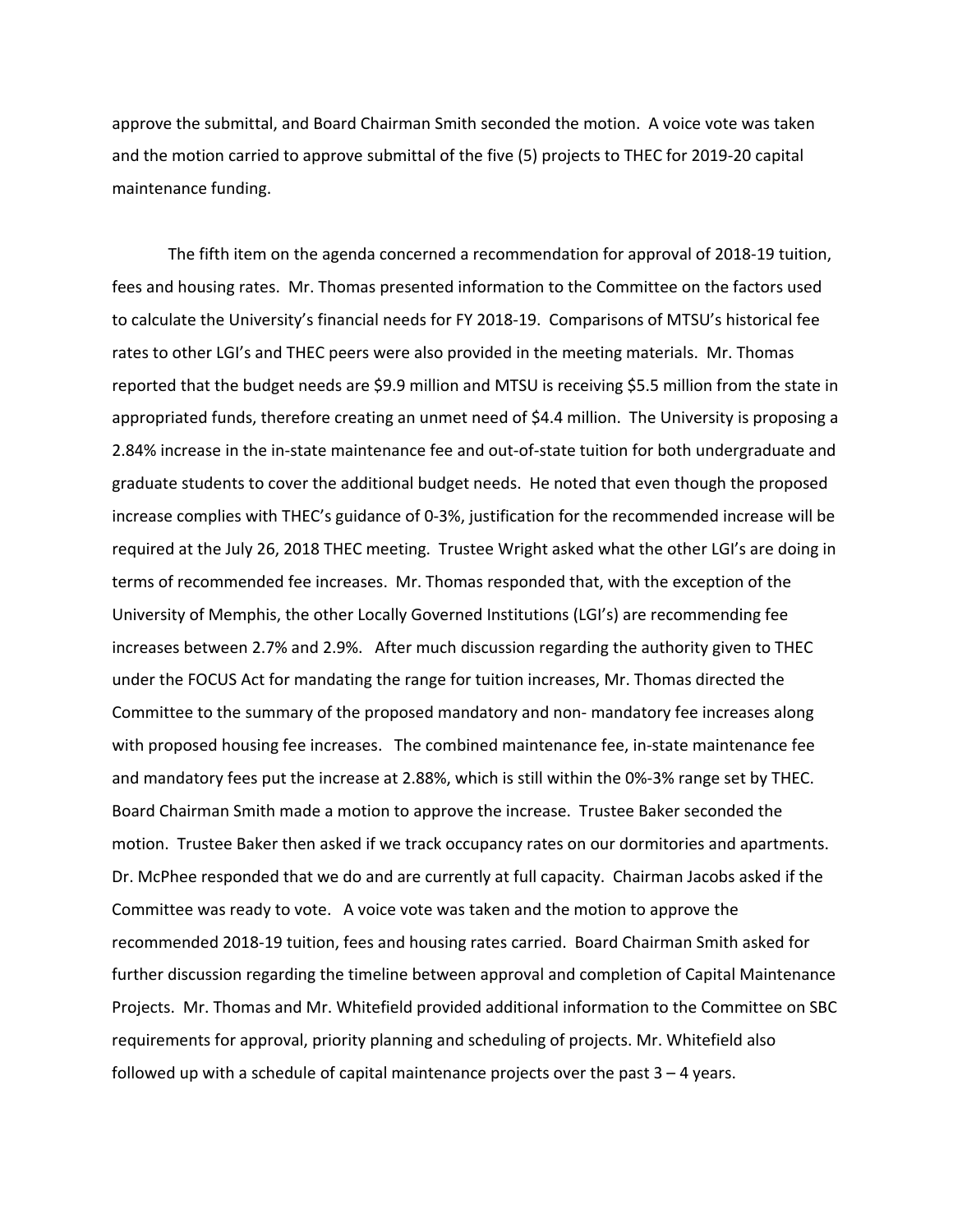The sixth item on the agenda was a recommendation for approval of the 2017-18 Estimated Budget and the 2018-19 Proposed Budget. Mr. Thomas presented the final budget for 2017-18 to the Committee containing minor adjustments since last October within each of the categories due to the .83% FTE decline in spring enrollment. The proposed July Budget was also presented along with the various budget schedules. Mr. Thomas explained that the proposed budget is based on a 1.5% tuition increase, mandatory fee increases, appropriation increases approved by the General Assembly, and no change in enrollment. He noted that approximately half of the requested tuition increase is included in the July Budget with the remaining amount to be added in the October Budget; however, all of the appropriation increases and mandatory fee increases are included in the proposed July Budget. Dr. McPhee then drew the Committee's attention to the Unrestricted Education and General Expenditures Schedule and noted that the majority of the budget is spent on academics and instruction. Mr. Thomas further explained that instruction, research, public service and academic support make up the academic component, and 60% of the funding is allocated to those four categories. Overall, the entire University budget is increasing by \$11.2 million. Chairman Jacobs thanked Mr. Thomas and his team for their work in building the University budget. He then asked the Committee for any questions or discussion before voting on approval of the budget. Dr. McPhee stated that he would again like to strongly express the importance of student enrollment on the University's budget. He noted that even though the University is doing a better job in this area, the financial condition of our incoming students continues to be a struggle that has significant impact on revenue and management of the budget. He also expressed his appreciation to faculty and staff for their continuing work on the Student Success initiative and the positive impact it is having on enrollment numbers. Trustee Baker made a motion to approve the Estimated 2017-18 and Proposed 2018-19 Operating Budgets. Board Chairman Smith seconded the motion. A voice vote was taken and the motion carried.

The seventh Item on the agenda was a recommendation for approval of compensation plan revisions. Assistant Vice President for Human Resources, Kathy Musselman, presented the following recommendations to the Committee:

• Approval for Human Resources to recommend a 6% salary increase or the minimum of the new pay range for an employee whose position has been reclassified to a higher pay grade.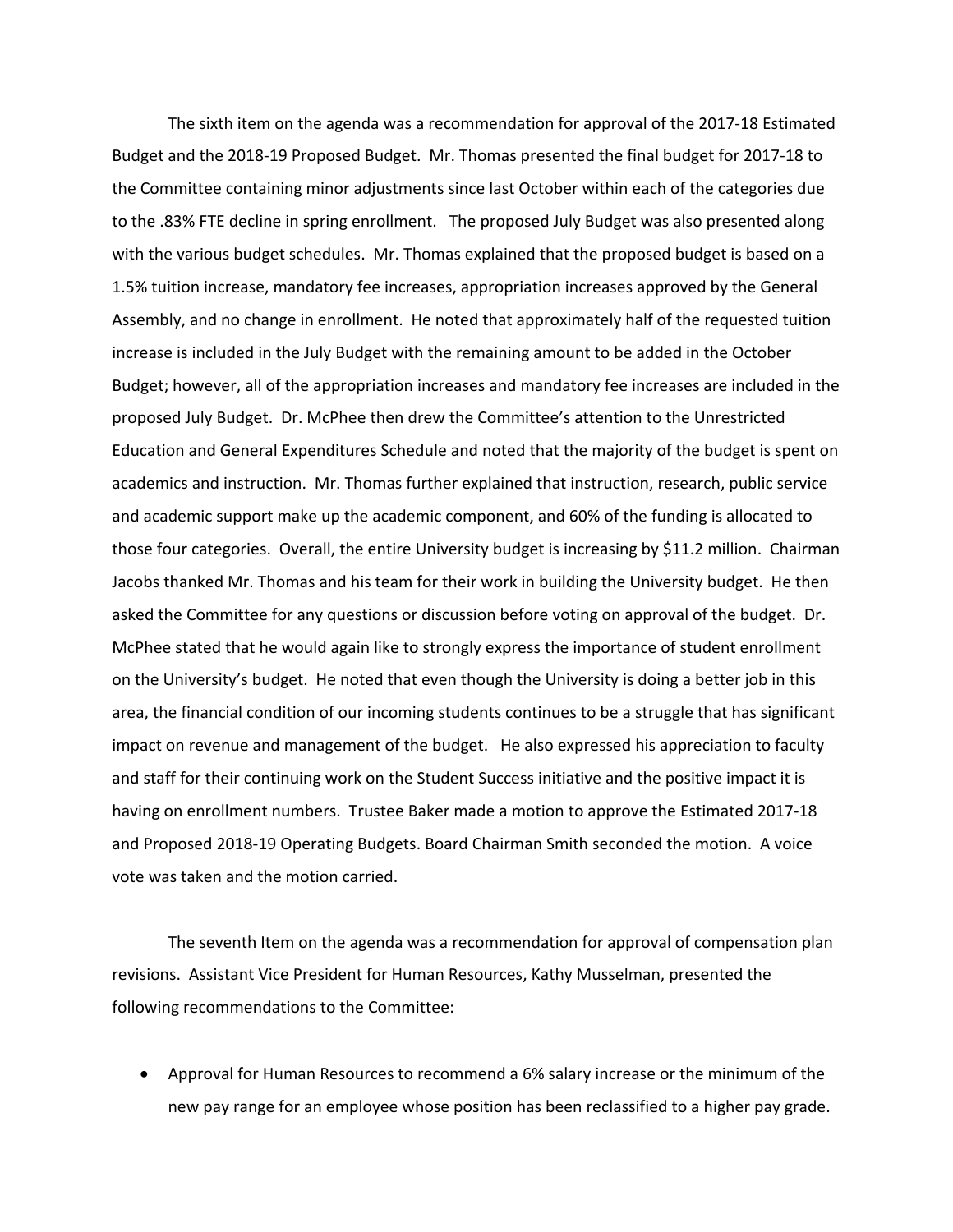For employees whose positions are reclassified more than one pay range, the recommended increase in their salary would be 9%.

- Approval for Human Resources to award the greater of 6% of the current salary or a salary based on relevant experience, up to the midpoint, for current employees who are selected for another position on campus.
- Approval to add a faculty salary adjustment of \$5,000 for individuals that receive an Actuarial Science Certification.

These revisions would be effective July 1, 2018. Chairman Jacobs asked if the proposed budget approved earlier included the funding for these recommendations. Mr. Thomas responded that it did. Trustee Baker asked for further information regarding actuarial science certifications. Ms. Musselman explained that currently there are three certifications that can be attained in the actuarial science field that would fall under the proposed plan. She further explained that attainment of the certification would result in a \$5,000 salary increase for faculty members. Dr. McPhee noted that approving the plan would only be a small step in recognizing and retaining those faculty members who achieve these kinds of certifications. At the request of Chairman Jacobs, Ms. Musselman provided information to the Committee on the job reclassification process. Trustee Johnston then asked to direct the Committee discussion back to the proposed salary adjustment for certification plan. He expressed concerns over what process would be used to determine if a particular certification qualifies for the plan, and the impact to the University budget. Dr. McPhee responded that the decision to qualify a certification is currently market driven, and the impact to the budget is not significant at this point. After much discussion on the possible impact to the University of approving the salary adjustment for certification as part of the compensation plan rather than on an exception basis, Chairman Jacobs suggested that this item be researched further. He then asked for a motion to approve the first two recommendations and to revisit the last recommendation at a later date. Trustee Baker made the motion and Board Chairman Smith seconded. A voice vote was taken and the Motion carried. Trustee Johnston then asked for clarification on why the same peer groups are not used for comparison when making decisions concerning salary adjustments and setting tuition fees. Mr. Thomas explained that the schools in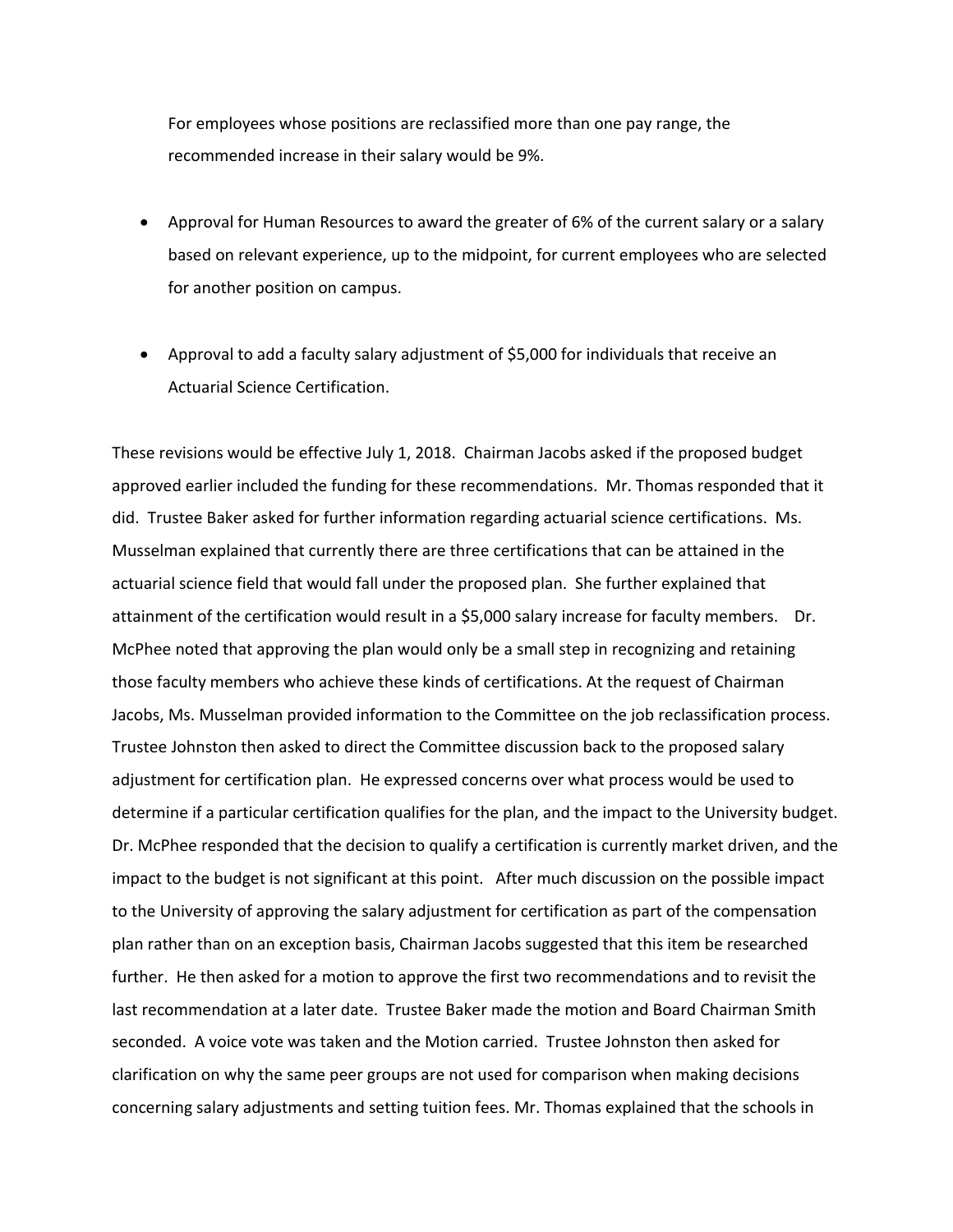the peer group used for tuition and fees are ones that were established by THEC using our previous peer group. Fees are not set based on this peer group, but rather used only for comparison to ensure that the University is not too far out of the range. The peer group used for salaries is a broader group of 50 schools selected to provide a more diverse look at salaries and where the University falls within that group. Those peers were used as part of the market study and did have an impact on the proposed implementation plan. Trustee Johnston asserted that the University should use the same set of peers for all comparisons because the salaries paid at MTSU drive the tuition rates. After much debate on the issue, Chairman Jacobs asked Mr. Thomas and Ms. Musselman to reassess the peer groups for a more equal comparison and bring the matter back to a future Committee Meeting. Mr. Thomas stated that Human Resources and the Provost's Office would work together to provide this information for the Committee.

Ms. Musselman then presented information to the Committee on the final agenda item concerning a recommendation for approval of the proposed salary pool allocation. The Governor approved the creation of a 2.5% salary pool, which will cost the University \$4.1 million including benefits. Since the budget approved by the General Assembly only provides \$2.6 million for the salary pool, the University will need to fund the remaining \$1.5 million with other University resources. The University is proposing to allocate an additional \$2.0 million to partially address the gap between actual employee salaries and 2014-15 CUPA salaries. With that information, Ms. Musselman presented the following recommendations to the Committee:

- Provide a Cost of Living Allowance of 1.5% or \$500, whichever is greater, for regular employees, both full and part-time, on the payroll as of June 30, 2018, effective July 1, 2018. The estimated cost of this salary increase is \$2.4 million, including benefits.
- Allocate the remaining \$1.7 million from the state-mandated salary pool, along with the additional \$2.0 million, for market adjustments and related benefits based on the University's compensation plan for employees on the payroll as of June 30, 2018, effective October 1, 2018.